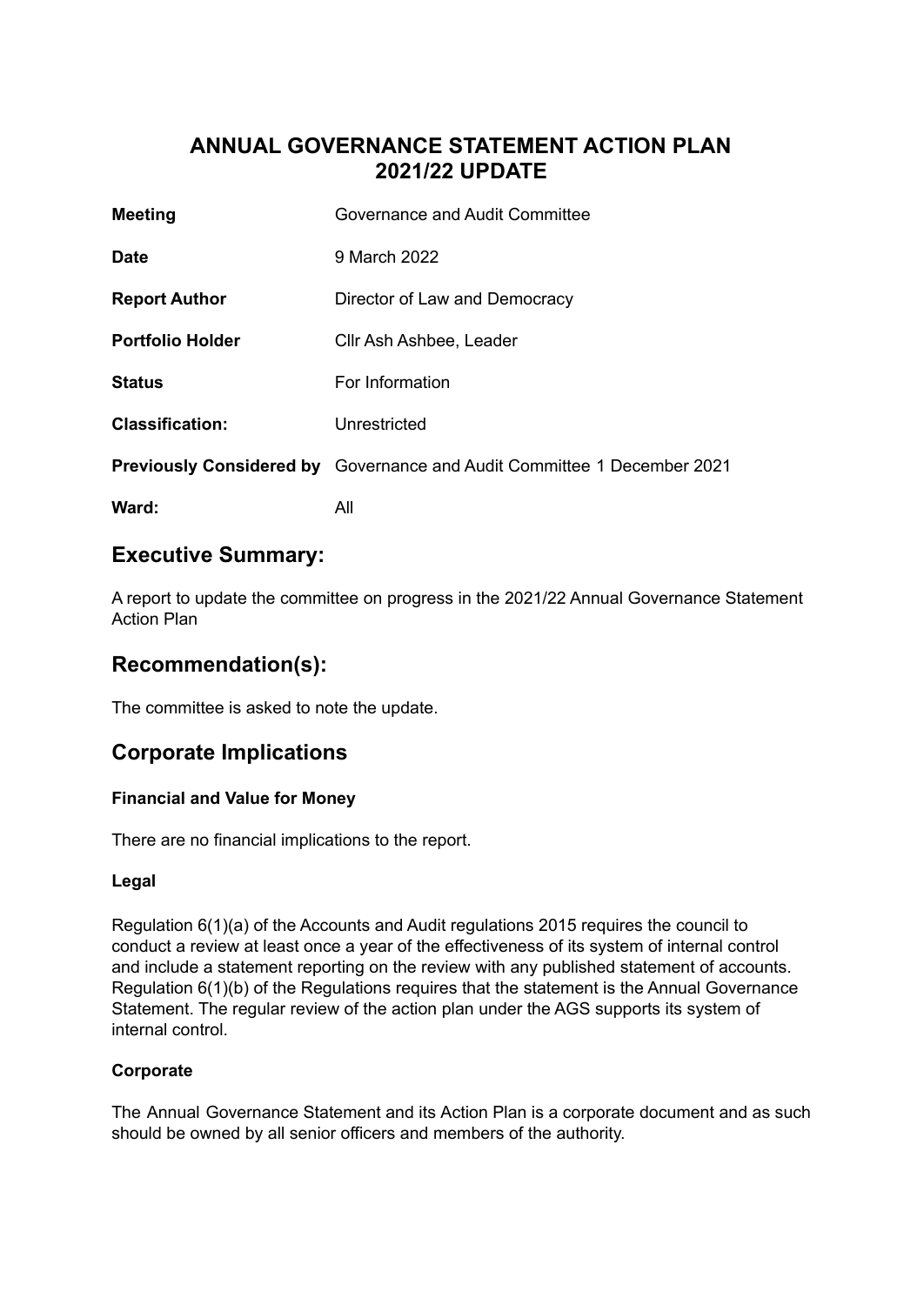#### **Equality Act 2010 & Public Sector Equality Duty**

*Members are reminded of the requirement, under the Public Sector Equality Duty (section* 149 of the Equality Act 2010) to have due regard to the aims of the Duty at the time the *decision is taken. The aims of the Duty are: (i) eliminate unlawful discrimination, harassment, victimisation and other conduct prohibited by the Act, (ii) advance equality of opportunity between people who share a protected characteristic and people who do not share it, and (iii) foster good relations between people who share a protected characteristic and people who do not share it.*

*Protected characteristics: age, sex, disability, race, sexual orientation, gender reassignment, religion or belief and pregnancy & maternity. Only aim (i) of the Duty applies to Marriage & civil partnership*.

The Annual Governance Statement and its Action Plan supports the public sector equality duty directly.

## **CORPORATE PRIORITIES**

This report relates to the following corporate priorities: - *(delete as appropriate)*

*● Communities*

## **1.0 Introduction and Background**

- 1.1 The Annual Governance Statement (AGS) for 2020/21 was approved by this committee at its meeting on 1 December 2021, signed by the Leader and Chief Executive in January 2022 and has been published.
- 1.2 The Action Plan contained in the AGS is set out below.

| No | <b>Issues</b>                                                                    | <b>Summary of Action Proposed</b>                                                                                                                                                                                                                                                                                                                      |
|----|----------------------------------------------------------------------------------|--------------------------------------------------------------------------------------------------------------------------------------------------------------------------------------------------------------------------------------------------------------------------------------------------------------------------------------------------------|
|    | Statutory<br>Recommendations issued<br>by external auditor                       | An independent consultant will be appointed to act as<br>Independent Monitoring Officer and the actions set out in the<br>auditor's report will be actioned and reported to GPC and<br>Council as required                                                                                                                                             |
| 2. | <b>Financial Regulations are</b><br>out of date and need to be<br>refreshed      | A consultant was commissioned to undertake an<br>independent review of the council's financial regulations and<br>wider approach to Financial Management in May and June<br>2021. The council will consider how to implement the<br>recommendations of this review later this year, which will<br>help stabilise finances and to build for the future. |
| 3. | Constitution is becoming<br>out of date and in need of<br>a comprehensive review | The following items were recommended by CRWP on<br>10 November and will be considered by the<br>Standards Committee and Council in late                                                                                                                                                                                                                |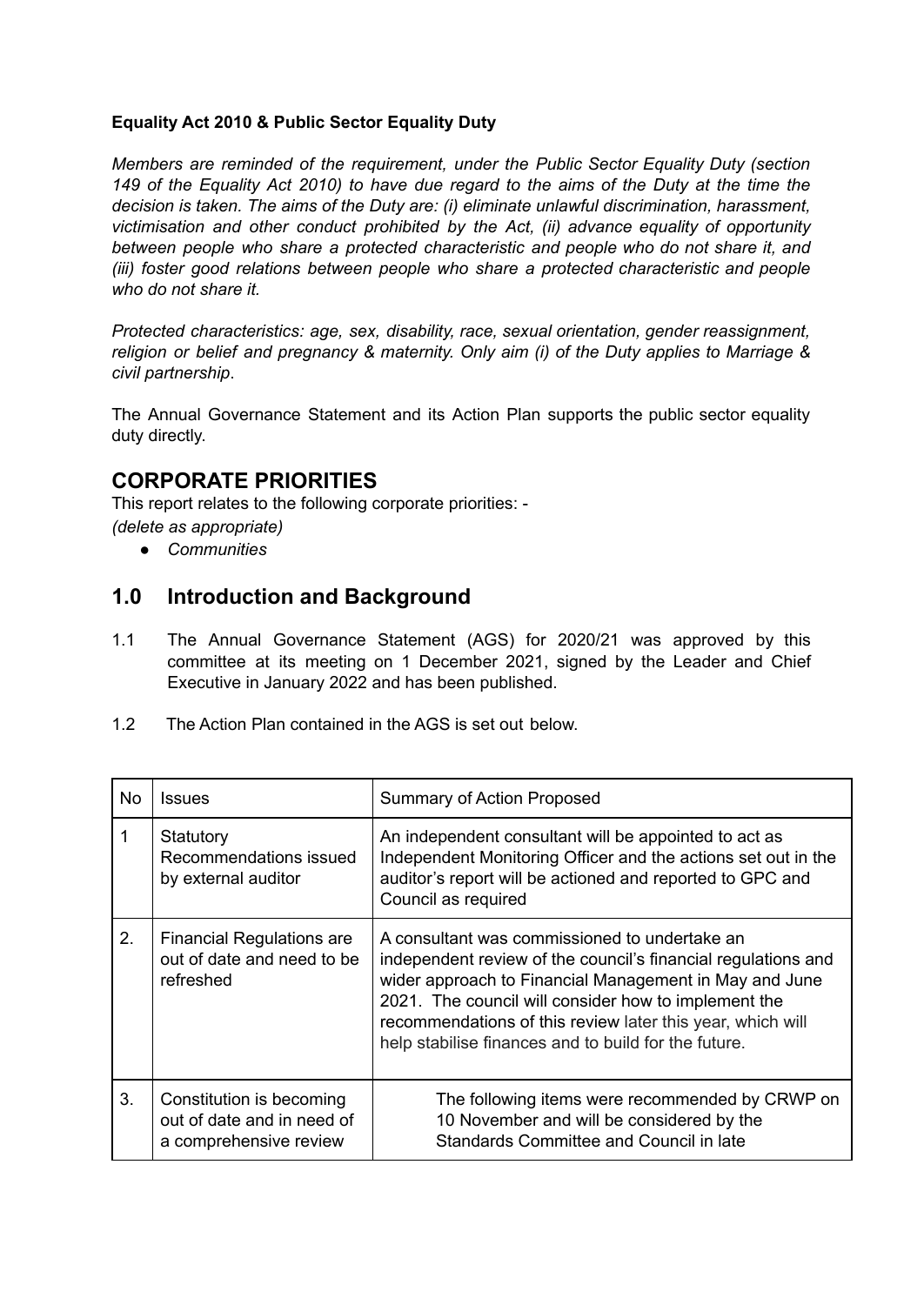|    |                                                                   | November/early December 2021:<br>Amending for clarity the wording of the delegations<br>for the Planning Committee in light of a recent<br>Judicial Review case.<br>Amending the training timetable for members of<br>Planning Committee and Licensing Committee to<br>yearly training.<br>Amending the guidance within the Code of Conduct<br>$\bullet$<br>for Councillors in line with the LGA Guidance on |  |
|----|-------------------------------------------------------------------|--------------------------------------------------------------------------------------------------------------------------------------------------------------------------------------------------------------------------------------------------------------------------------------------------------------------------------------------------------------------------------------------------------------|--|
|    |                                                                   | Social Media<br>In addition, the following items will be completed<br>during this year:<br>• The Scheme of Officer delegations<br>Financial Procedure Rules - in process<br>$\bullet$                                                                                                                                                                                                                        |  |
| 4. | Is the Council's<br>Constitution robust in<br>times of emergency? | To review the lessons learnt locally and nationally from the<br>coronavirus epidemic and to determine what changes (if any)<br>should be made to our governance arrangements to cover<br>future emergency situations.                                                                                                                                                                                        |  |
| 5. | Review of Culture and<br>Governance by Grant<br>Thornton          | This process is complete and has resulted in the issuing of<br>the statutory recommendations as set out above and<br>described elsewhere in the report.                                                                                                                                                                                                                                                      |  |

# **2.0 Update**

2.1 It is appropriate to update the committee about the progress against the action plan which is part of the committee's role in monitoring the effectiveness of the AGS and governance within the Council. The update is as follows:

| Action No. | Update                                                                                                                                                                                                                                                                                                                                                                                                                      |
|------------|-----------------------------------------------------------------------------------------------------------------------------------------------------------------------------------------------------------------------------------------------------------------------------------------------------------------------------------------------------------------------------------------------------------------------------|
|            | Mr Quentin Baker, Monitoring Officer for<br>Hertfordshire County Council, was<br>appointed as the IMO in early<br>December 2021. Mr Baker recently<br>reported to the General Purposes<br>Committee about progress. He has<br>been given full access to all documents<br>he wishes to see and has had several<br>meetings. He hopes to be able to<br>finalise his report asap but as yet we do<br>not have a definite date. |
|            | A review of the Council's Financial<br>Management was presented to Cabinet                                                                                                                                                                                                                                                                                                                                                  |